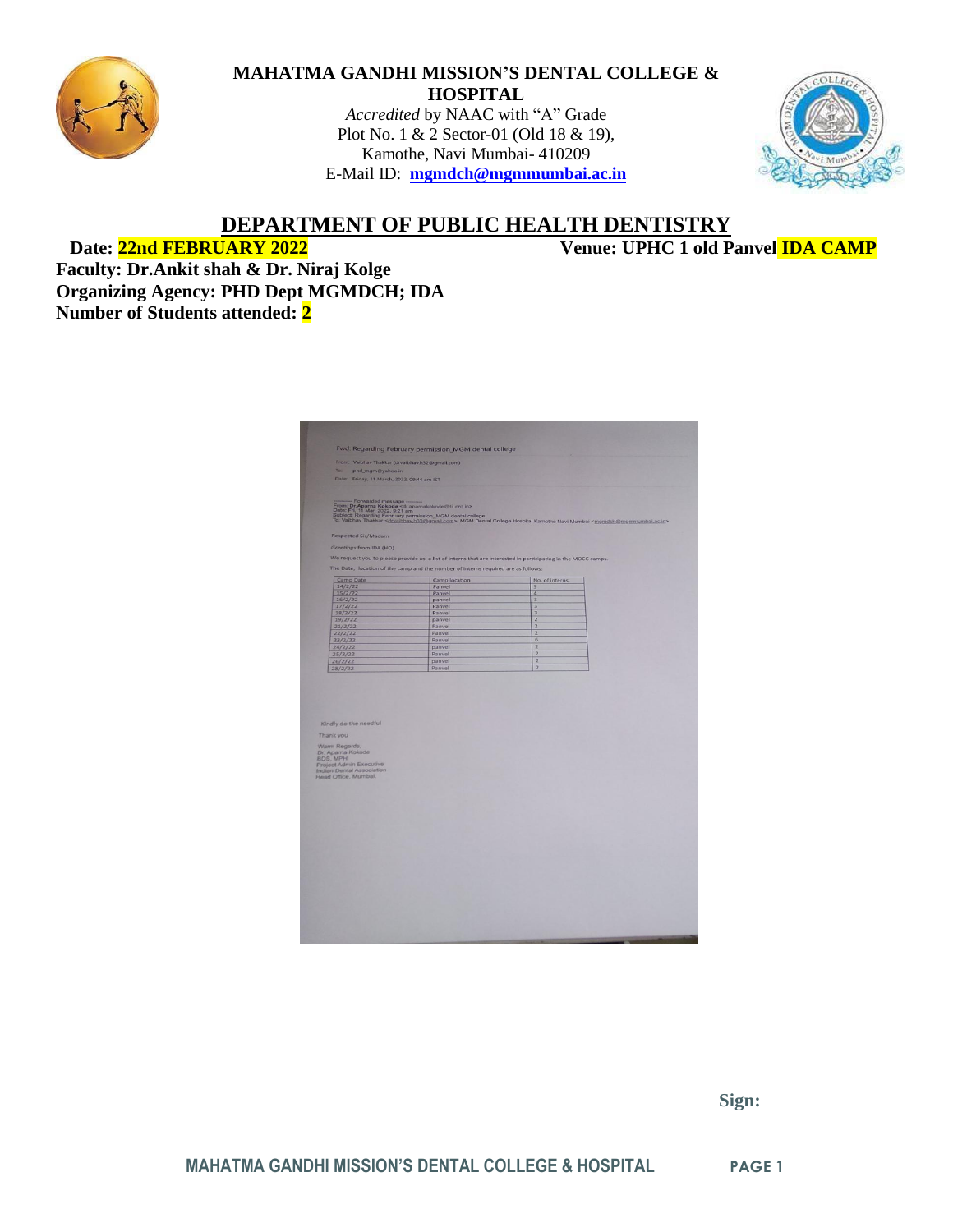### **Assessment of Oral hygiene and its importance' at UPHC- 1 Old Panvel**

 MGM Dental College in association with IDA constantly takes efforts of extending the oral health care to the community. The oral care initiative was also extended to patients at **UPHC 1 OLD PANVEL** with the intention of creating awareness and providing oral health care to the patients. **Aim and objective:**

- 1. To assess the oral health status of patients and to provide necessary Dental treatment.
- 2. To educate them and create awareness about oral health.

### **Method**:

A type III examination was carried out with the use of mouth mirror and probe in day light. All the patients were assessed for oral health status and were explained the need to get the problems corrected. The patients were made aware of the existing dental problems and preventive measures were explained.

**Observations:** A total of  $\frac{12}{2}$  patients were examined for various dental problems. Those requiring extensive treatment were referred to MGM Dental College and Hospital, Kamothe.

### **Oral health status:**



**Interpretation and conclusion:**

 **Dental caries is the most common problem among the patients followed by gingivitis. Oral health education and prevention strategies should be implemented in order to reduce the disease burden among these patients**

# UPHC 1 OLD PANVEL NEAR JAY MAHARASHTRA GYMKHAANA





**MAHATMALIAN COLLEGER IN A FINITAL PROPERTY OF THE TEAM MEMBER** SITE SITE ON'S DENTA THE TEXT OF A MELONE BY